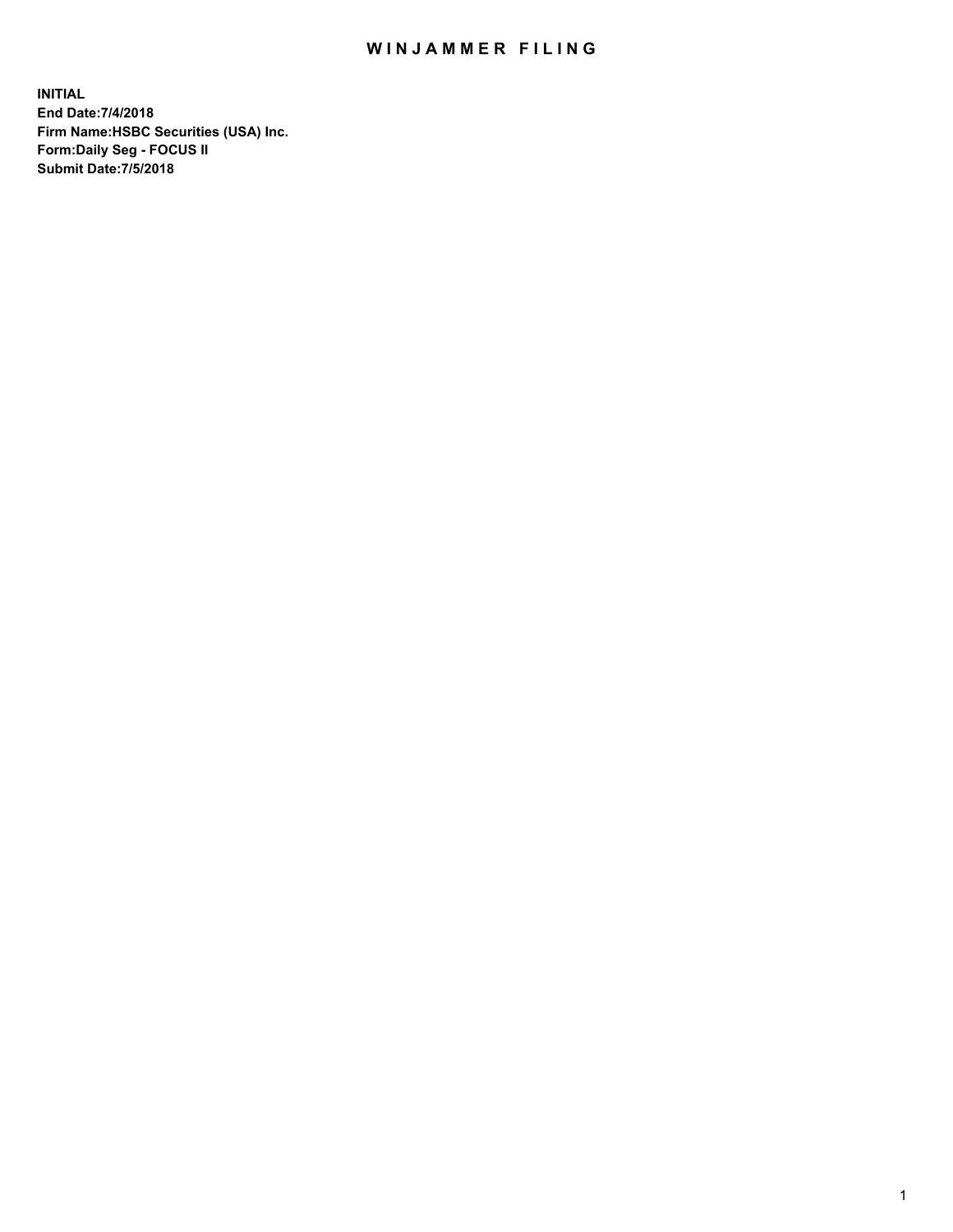**INITIAL End Date:7/4/2018 Firm Name:HSBC Securities (USA) Inc. Form:Daily Seg - FOCUS II Submit Date:7/5/2018 Daily Segregation - Cover Page**

| Name of Company                                                                                                                                                                                                                                                                                                                | <b>HSBC Securities (USA) Inc.</b>                              |
|--------------------------------------------------------------------------------------------------------------------------------------------------------------------------------------------------------------------------------------------------------------------------------------------------------------------------------|----------------------------------------------------------------|
| <b>Contact Name</b>                                                                                                                                                                                                                                                                                                            | <b>Michael Vacca</b>                                           |
| <b>Contact Phone Number</b>                                                                                                                                                                                                                                                                                                    | 212-525-7951                                                   |
| <b>Contact Email Address</b>                                                                                                                                                                                                                                                                                                   | michael.vacca@us.hsbc.com                                      |
| FCM's Customer Segregated Funds Residual Interest Target (choose one):<br>a. Minimum dollar amount: : or<br>b. Minimum percentage of customer segregated funds required:%; or<br>c. Dollar amount range between: and; or<br>d. Percentage range of customer segregated funds required between:% and%.                          | 147,000,000<br>$\overline{\mathbf{0}}$<br>0 <sub>0</sub><br>00 |
| FCM's Customer Secured Amount Funds Residual Interest Target (choose one):<br>a. Minimum dollar amount: ; or<br>b. Minimum percentage of customer secured funds required:%; or<br>c. Dollar amount range between: and; or<br>d. Percentage range of customer secured funds required between:% and%.                            | 25,000,000<br><u>0</u><br>0 <sub>0</sub><br>0 <sub>0</sub>     |
| FCM's Cleared Swaps Customer Collateral Residual Interest Target (choose one):<br>a. Minimum dollar amount: ; or<br>b. Minimum percentage of cleared swaps customer collateral required:% ; or<br>c. Dollar amount range between: and; or<br>d. Percentage range of cleared swaps customer collateral required between:% and%. | 95,000,000<br><u>0</u><br>00<br><u>00</u>                      |

Attach supporting documents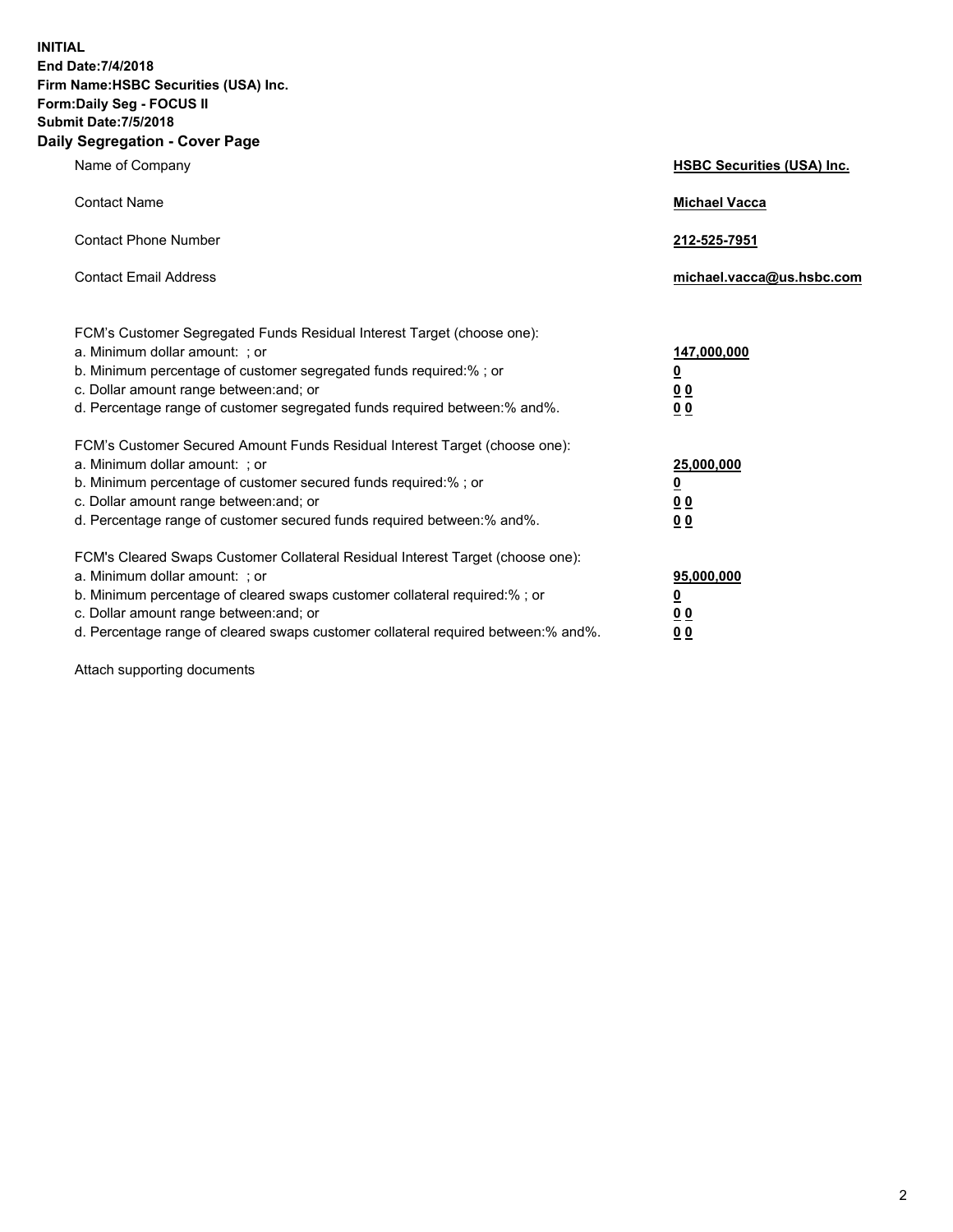**INITIAL End Date:7/4/2018 Firm Name:HSBC Securities (USA) Inc. Form:Daily Seg - FOCUS II Submit Date:7/5/2018 Daily Segregation - Secured Amounts** Foreign Futures and Foreign Options Secured Amounts Amount required to be set aside pursuant to law, rule or regulation of a foreign government or a rule of a self-regulatory organization authorized thereunder **0** [7305] 1. Net ledger balance - Foreign Futures and Foreign Option Trading - All Customers A. Cash **105,233,896** [7315] B. Securities (at market) **74,830,003** [7317] 2. Net unrealized profit (loss) in open futures contracts traded on a foreign board of trade **-5,302,595** [7325] 3. Exchange traded options a. Market value of open option contracts purchased on a foreign board of trade **0** [7335] b. Market value of open contracts granted (sold) on a foreign board of trade **0** [7337] 4. Net equity (deficit) (add lines 1. 2. and 3.) **174,761,304** [7345] 5. Account liquidating to a deficit and account with a debit balances - gross amount **327,472** [7351] Less: amount offset by customer owned securities **-320,266** [7352] **7,206** [7354] 6. Amount required to be set aside as the secured amount - Net Liquidating Equity Method (add lines 4 and 5) **174,768,510** [7355] 7. Greater of amount required to be set aside pursuant to foreign jurisdiction (above) or line 6. **174,768,510** [7360] FUNDS DEPOSITED IN SEPARATE REGULATION 30.7 ACCOUNTS 1. Cash in banks A. Banks located in the United States **116,000,337** [7500] B. Other banks qualified under Regulation 30.7 **0** [7520] **116,000,337** [7530] 2. Securities A. In safekeeping with banks located in the United States **21,440,305** [7540] B. In safekeeping with other banks qualified under Regulation 30.7 **0** [7560] **21,440,305** [7570] 3. Equities with registered futures commission merchants A. Cash **0** [7580] B. Securities **0** [7590] C. Unrealized gain (loss) on open futures contracts **0** [7600] D. Value of long option contracts **0** [7610] E. Value of short option contracts **0** [7615] **0** [7620] 4. Amounts held by clearing organizations of foreign boards of trade A. Cash **0** [7640] B. Securities **0** [7650] C. Amount due to (from) clearing organization - daily variation **0** [7660] D. Value of long option contracts **0** [7670] E. Value of short option contracts **0** [7675] **0** [7680] 5. Amounts held by members of foreign boards of trade A. Cash **34,346,117** [7700] B. Securities **53,389,698** [7710] C. Unrealized gain (loss) on open futures contracts **-5,302,595** [7720] D. Value of long option contracts **0** [7730] E. Value of short option contracts **0** [7735] **82,433,220** [7740] 6. Amounts with other depositories designated by a foreign board of trade **0** [7760] 7. Segregated funds on hand **0** [7765] 8. Total funds in separate section 30.7 accounts **219,873,862** [7770] 9. Excess (deficiency) Set Aside for Secured Amount (subtract line 7 Secured Statement Page 1 from Line 8) **45,105,352** [7380] 10. Management Target Amount for Excess funds in separate section 30.7 accounts **25,000,000** [7780] 11. Excess (deficiency) funds in separate 30.7 accounts over (under) Management Target **20,105,352** [7785]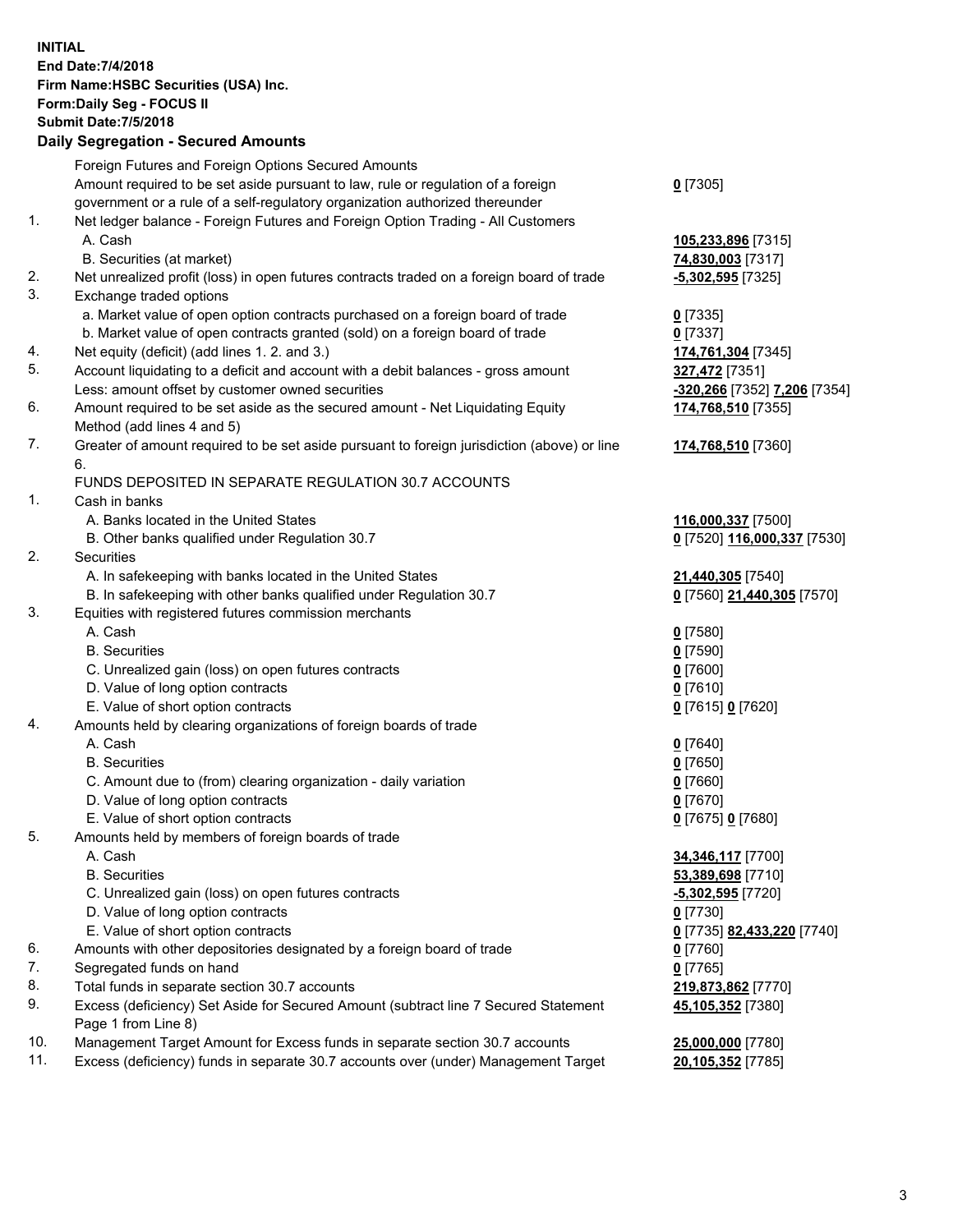|     | <b>INITIAL</b>                                                                                 |                              |
|-----|------------------------------------------------------------------------------------------------|------------------------------|
|     | End Date: 7/4/2018                                                                             |                              |
|     | Firm Name: HSBC Securities (USA) Inc.                                                          |                              |
|     | Form: Daily Seg - FOCUS II                                                                     |                              |
|     | <b>Submit Date: 7/5/2018</b>                                                                   |                              |
|     | Daily Segregation - Segregation Statement                                                      |                              |
|     | SEGREGATION REQUIREMENTS (Section 4d(2) of the CEAct)                                          |                              |
| 1.  | Net ledger balance                                                                             |                              |
|     | A. Cash                                                                                        | 377,401,333 [7010]           |
|     | B. Securities (at market)                                                                      | 1,585,814,831 [7020]         |
| 2.  | Net unrealized profit (loss) in open futures contracts traded on a contract market             | -32,969,359 [7030]           |
| 3.  | Exchange traded options                                                                        |                              |
|     | A. Add market value of open option contracts purchased on a contract market                    | 263,248,205 [7032]           |
|     | B. Deduct market value of open option contracts granted (sold) on a contract market            | -91,793,267 [7033]           |
| 4.  | Net equity (deficit) (add lines 1, 2 and 3)                                                    | 2,101,701,743 [7040]         |
| 5.  | Accounts liquidating to a deficit and accounts with                                            |                              |
|     | debit balances - gross amount                                                                  | 27,948,479 [7045]            |
|     | Less: amount offset by customer securities                                                     | -27,948,450 [7047] 29 [7050] |
| 6.  | Amount required to be segregated (add lines 4 and 5)                                           | 2,101,701,772 [7060]         |
|     | FUNDS IN SEGREGATED ACCOUNTS                                                                   |                              |
| 7.  | Deposited in segregated funds bank accounts                                                    |                              |
|     | A. Cash                                                                                        | 28,773,195 [7070]            |
|     | B. Securities representing investments of customers' funds (at market)                         | $0$ [7080]                   |
|     | C. Securities held for particular customers or option customers in lieu of cash (at            | 370,771,850 [7090]           |
|     | market)                                                                                        |                              |
| 8.  | Margins on deposit with derivatives clearing organizations of contract markets                 |                              |
|     | A. Cash                                                                                        | 504,027,572 [7100]           |
|     | B. Securities representing investments of customers' funds (at market)                         | $0$ [7110]                   |
|     | C. Securities held for particular customers or option customers in lieu of cash (at<br>market) | 1,177,077,221 [7120]         |
| 9.  | Net settlement from (to) derivatives clearing organizations of contract markets                | -35,384,647 [7130]           |
| 10. | Exchange traded options                                                                        |                              |
|     | A. Value of open long option contracts                                                         | 263,248,205 [7132]           |
|     | B. Value of open short option contracts                                                        | -91,793,267 [7133]           |
| 11. | Net equities with other FCMs                                                                   |                              |
|     | A. Net liquidating equity                                                                      | 6,062,083 [7140]             |
|     | B. Securities representing investments of customers' funds (at market)                         | $0$ [7160]                   |
|     | C. Securities held for particular customers or option customers in lieu of cash (at            | $0$ [7170]                   |
|     | market)                                                                                        |                              |
| 12. | Segregated funds on hand                                                                       | 37,965,760 [7150]            |
| 13. | Total amount in segregation (add lines 7 through 12)                                           | 2,260,747,972 [7180]         |
| 14. | Excess (deficiency) funds in segregation (subtract line 6 from line 13)                        | 159,046,200 [7190]           |
| 15. | Management Target Amount for Excess funds in segregation                                       | 147,000,000 [7194]           |
| 16. | Excess (deficiency) funds in segregation over (under) Management Target Amount                 | 12,046,200 [7198]            |

16. Excess (deficiency) funds in segregation over (under) Management Target Amount Excess